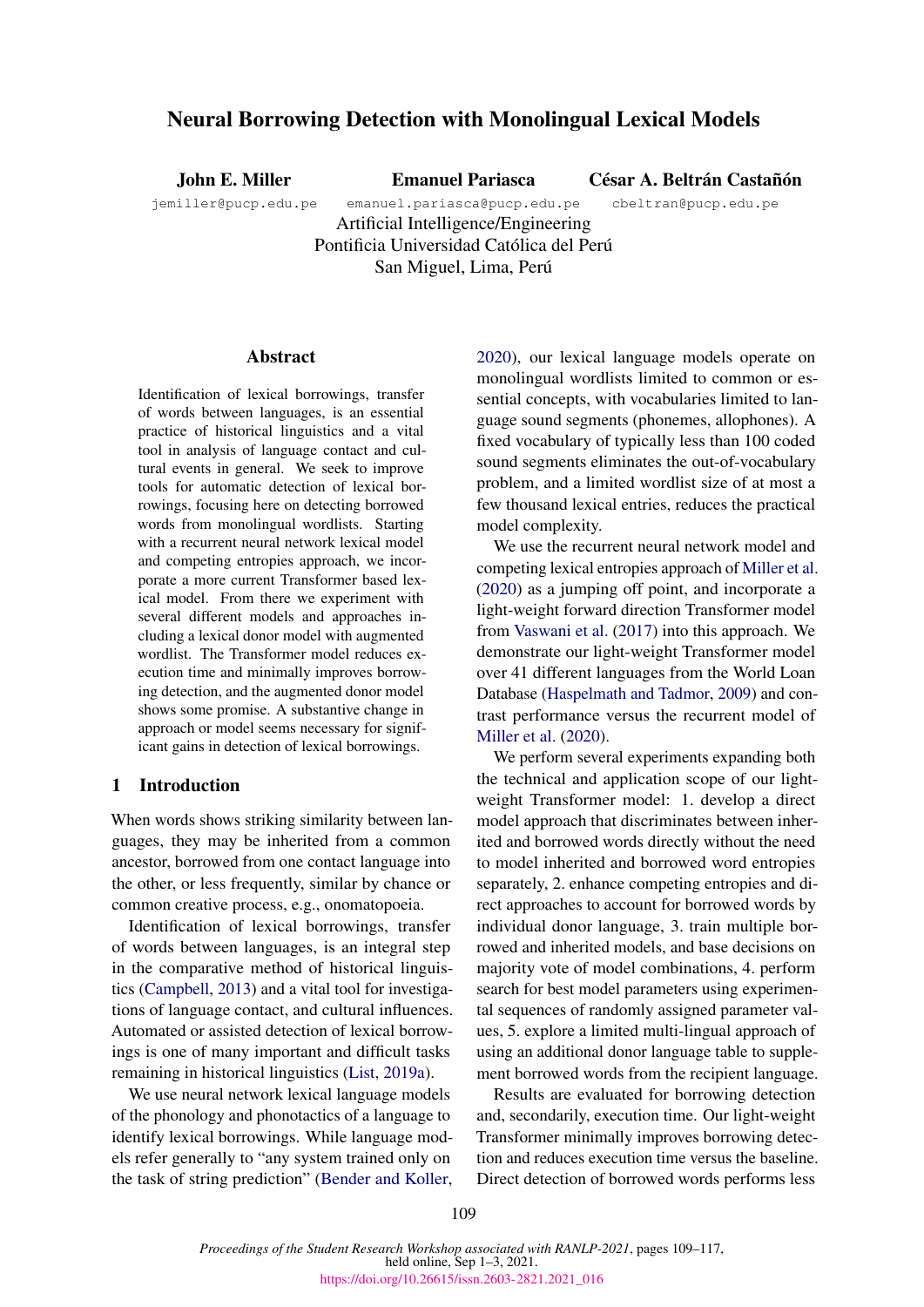well than the competing entropies approach. Multiple model combinations and parameter search show little improvement over the Transformer model, each with increased execution time. Adding a donor language wordlist minimally improves borrowing detection.

Our contributions are:

- Incorporation of Transformer model and direct approach into the borrowing detection problem,
- Demonstration that the competing entropies approach offers better borrowing detection than the direct approach,
- Demonstration that the multiple models approach and parameter search do not improve borrowing detection,
- Prototyped a way to improve detection performance via added donor wordlists.

# 2 Related Work

### Approaches to Borrowed Word Detection

When words are borrowed into a language, initially, they may retain the phonology, phonotactics, or other features of the donor language. But over time the borrowed words will adapt to the recipient language – making borrowing detection more difficult [\(Kiparsky,](#page-8-6) [2014\)](#page-8-6).

Our monolingual wordlist approach gambles that some remnant of the phonology or phonotactics of the donor language will still be perceptible long after the word is borrowed, and that competing entropies lexical models can be used to detect borrowed words. This is the approach taken by [Miller](#page-8-3) [et al.](#page-8-3) [\(2020\)](#page-8-3) where curated monolingual wordlists of inherited and borrowed words are modeled with Markov chain and recurrent neural network lexical models, and then inherited versus borrowed word decisions are made based on which model estimates the minimum entropy. The approach is modestly successful, yet not sufficient as a tool to determine lexical borrowing. Professional linguists also take into account substantial multilingual and cross-linguistic lexical and contextual information.

An ambitious and complex borrowed word detection approach by [Mi et al.](#page-8-7) [\(2020,](#page-8-7) [2018\)](#page-8-8) identifies borrowed words by Uyghur from Turkish, Arabic, Russian and Chinese donors. Word embeddings are calculated using monolingual language models from corpora of Uyghur and donor languages, and

then cross-lingual embeddings are constructed between Uyghur and donor languages with the help of bilingual dictionaries. The cross-lingual embeddings are used to identify candidate borrowed words between Uyghur and donor languages. Candidate words are tested as borrowed or inherited based on sound similarity and other language features. This approach is not limited to curated wordlists indexed by concepts. Future research planning will consider [\(Mi et al.,](#page-8-7) [2020,](#page-8-7) [2018\)](#page-8-8).

[List and Forkel](#page-8-9) [\(2021\)](#page-8-9) and [List](#page-8-10) [\(2019b\)](#page-8-10) repurpose lexical cognate identification methods from multilingual wordlists to the task of identifying borrowed words on a newly developed dataset of South-East Asian languages. Cognate detection, by searching for full or partial cognates based on sound similarity, is applied to identify language family internal cognate sets, and then "cognate sets are compared across language families and clustered into sets of potentially borrowed words" [\(List](#page-8-9) [and Forkel,](#page-8-9) [2021,](#page-8-9) pg 4). We hope to integrate this approach into future research.

Another approach to borrowed word detection is to construct phylogenetic models of language families based on wordlists, including also intruder languages that are not necessarily part of the language family. Observed discrepancies in the model, in particular lexical items that detract from hierarchical family relations and contribute instead to lateral transfers, are likely due to borrowed words [\(List](#page-8-11) [et al.,](#page-8-11) [2014;](#page-8-11) [Delz,](#page-8-12) [2014\)](#page-8-12).

### Neural Network Language Models

Use of recurrent neural networks to model textual language was popularized by [Bengio et al.](#page-8-13) [\(2003\)](#page-8-13). The language model is relatively sparse and still useful today with the incorporation of long short-term memory (LSTM) or gated recurrent unit (GRU) cells. [Miller et al.](#page-8-3) [\(2020\)](#page-8-3) employed a lexical language version of this model.

The attention module by [Bahdanau et al.](#page-8-14) [\(2015\)](#page-8-14), paired with a recurrent layer, explicitly takes into account the differential contribution of language elements on the position or element being modeled. [Vaswani et al.](#page-8-4) [\(2017\)](#page-8-4) realized that attention doesn't require a recurrent layer, "all you need is attention", resulting in reduced complexity and cost. They constructed a standard Transformer module of attention, add and normalization, and feed forward layers, and incorporated it into their state of the art translation system. Our lexical language models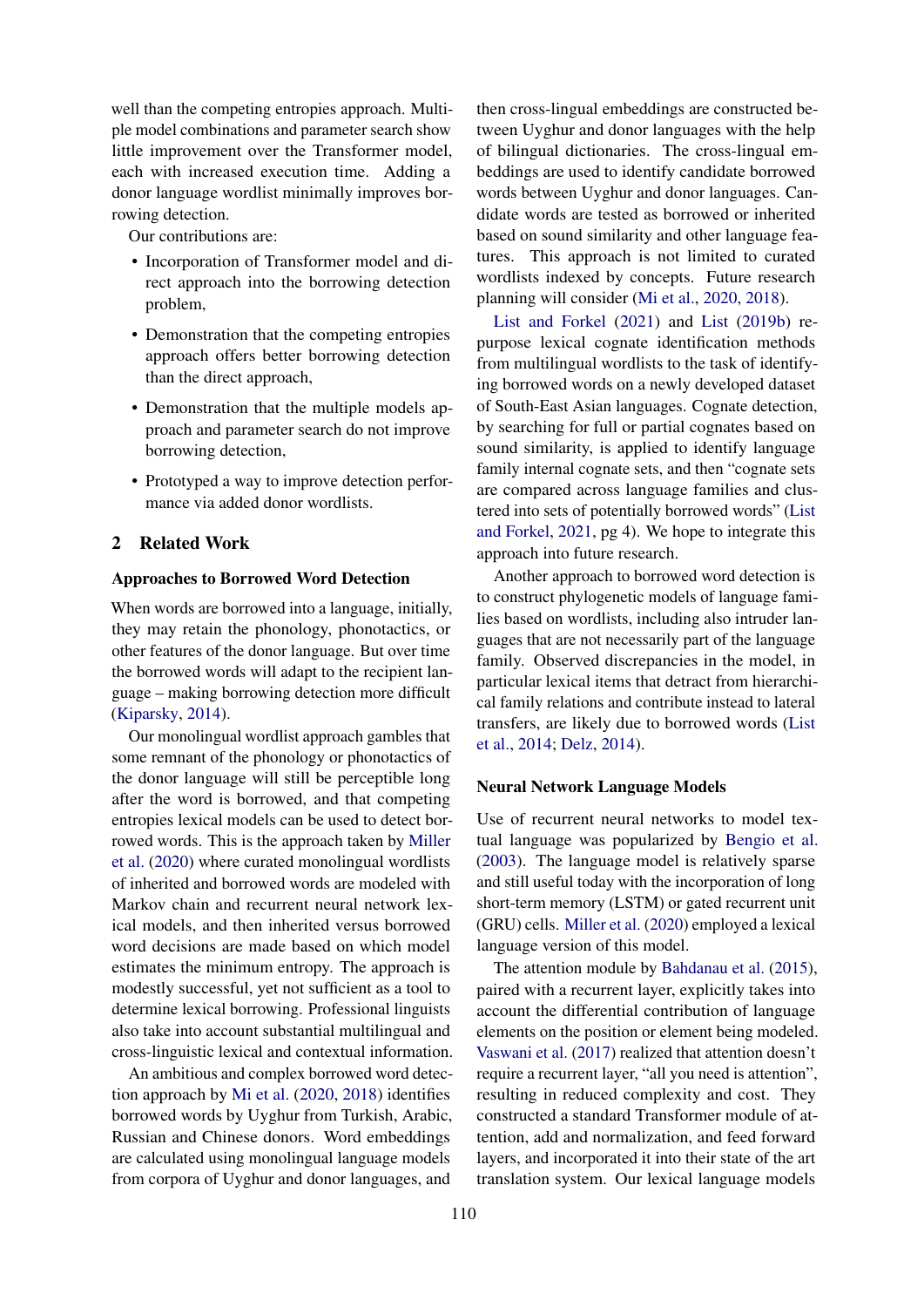incorporate a light-weight Transformer module.

Recent advances include Bi-directional Encoder Representations from Transformers (BERT) [\(De](#page-8-15)[vlin et al.,](#page-8-15) [2018\)](#page-8-15) and many others such as GPT, ElMo, and RoBERT which use millions or billions of parameter language models. This seems overkill since the number of parameters is orders of magnitude greater than a typical wordlist size. However, the method used by BERT of bi-directional training with a masked language model avoids the problem of model dependencies, and similarly the model of [Wada et al.](#page-8-16) [\(2020\)](#page-8-16) with independent bi-directional models. Both merit further consideration.

# 3 Materials and Methods

## <span id="page-2-2"></span>3.1 Materials

Wordlists extracted from all 41 language tables of the World Loan Database [\(Haspelmath and Tadmor,](#page-8-5) [2009\)](#page-8-5) are used in our experiments. Tables document concept, value, borrowed status, language donor, etc., and consist of 800 to 2,000 words representing some 1,400 concepts from the Intercontinental Dictionary Series [\(Key and Comrie,](#page-8-17) [2015\)](#page-8-17). Tables have recently been updated to add International Phonetic Alphabet (IPA) [\(Moran and](#page-8-18) [Cysouw,](#page-8-18) [2018\)](#page-8-18) representations of sound segments for all lexical entries [\(Tresoldi et al.,](#page-8-19) [2019\)](#page-8-19). A snippet from the Imbabura Quechua language table is shown in Table [1.](#page-2-0)

<span id="page-2-0"></span>

| <b>Concept Value</b> |            | <b>Segments</b>       | <b>Borrowed</b> | <b>Donor</b> |
|----------------------|------------|-----------------------|-----------------|--------------|
| World                | pacha mama | $p a t f a + m a m a$ | False           |              |
| Valley               | yunga      | junga                 | False           |              |
| Foam                 | putsuju    | putsuxu               | False           |              |
| Knife                | kuchillo   | kutfizu               | True            | Spanish      |

Table 1: Snippet of Imbabura Quechua table.

In the experiment, where an additional Spanish donor wordlist is used in training, the Spanish word table from IDS is used as source, since Spanish is not among the 41 WOLD languages. However, the Spanish language word table from IDS was orthographic, so we transcribed the Spanish to segmented IPA, using the Easy Pronunciation portal [\(Baytukalov,](#page-8-20) [2019\)](#page-8-20) to produce a phonetic representation of the Spanish wordlist, and then LingPy [\(List et al.,](#page-8-21) [2018\)](#page-8-21) with cross-linguistic transcription [\(List et al.,](#page-8-22) [2021\)](#page-8-22) module and a transcription profile to construct segmented IPA.

### 3.2 Methods

#### <span id="page-2-3"></span>3.2.1 Neural models and experiments

Recurrent model [Miller et al.](#page-8-3) [\(2020\)](#page-8-3)'s lexical language model, based on [Bengio et al.](#page-8-13) [\(2003\)](#page-8-13), was adapted to work with sound segments and estimate lexical entropies using appropriate dropout and regulation (Figure [1\)](#page-2-1). An innovative aspect of their borrowed word detection approach was to train separate models for inherited and borrowed words and have the models compete for which word is inherited or borrowed. Words belong to the model which estimates the lesser entropy for them.

<span id="page-2-1"></span>

Figure 1: Recurrent Lexical Model

Light-weight Transformer Our technology improvement over the baseline model replaces the recurrent layer with a light-weight Transformer module [\(Vaswani et al.,](#page-8-4) [2017\)](#page-8-4) which includes Attention [\(Bahdanau et al.,](#page-8-14) [2015\)](#page-8-14) and Transformer features of adding and normalization layers, and a feed forward layer (Figure [2\)](#page-3-0). The model uses a forward only (left-to-right) causal model — this reduces model complexity and avoids unintended dependencies between inputs and outputs.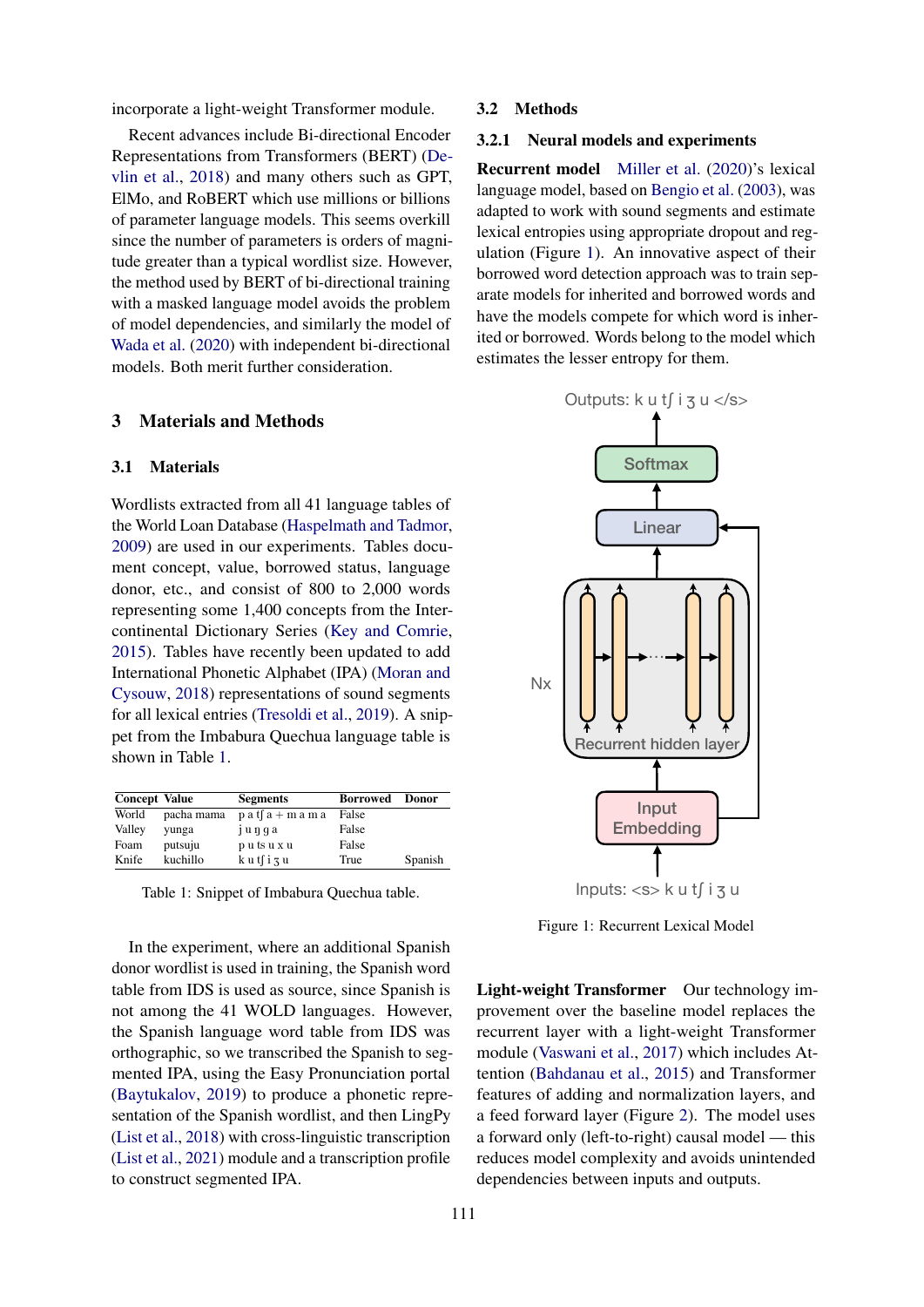<span id="page-3-0"></span>

Figure 2: Light-weight Transformer Lexical Model

Direct model - experiment We developed a light-weight Transformer to predict inherited versus borrowed words directly from wordlists without the intermediate calculation of inherited and borrowed word entropies. This model flattens Transformer outputs and optionally merges embeddings (see connector on right of Figure [2\)](#page-3-0) before connecting to the softmax layer.

Word donor - experiment We broadened the problem definition to include donor source of the borrowed words. Inputs include indication of word donor instead of simply inherited versus borrowed, where  $d = 0$  designates an inherited word, and  $d \in [1, D]$  designates which is the borrowed word donor. A minimum donor wordlist size of 75 words was used to assure enough data to fit donor models; less than 75 word donor sources were combined.

For competing entropy models this results in  $D+$ 1 individual entropy models per language — one for inherited words and one for each donor source. In the decision procedure, all models compete for which has the lowest entropy to select the word. For the direct model, only one model is created and it directly discriminates between donors.

Multiple word models - experiment With competing entropy models, inherited word models are paired with borrowed word models to compete for which estimates the lower entropy for a word and so claims that word. With M inherited and borrowed word models each, there are  $M \times M$  model pairs competing to claim words as inherited or borrowed. We developed the multiple models capability, which determines whether a word is inherited or borrowed based on majority vote of the model combinations. Model training and calculation of entropies is much more costly than entropy comparisons,  $C \gg c$ , so cost of training multiple models and taking majority vote on all entropy comparisons is approximately  $(M + M) \times C$ .

Parameter search - experiment Each language is unique whether considering the entire language or just phonology and phonotactics in a wordlist. Each lexical model for computing entropy will be different and maybe each configuration of lightweight Transformer parameter settings should be different as well. We developed the capability to run experiments on each training dataset, to determine optimal training parameters based on minimum validation cross-entropy for a lexical model, and then train multiple instances M of each model at the optimal training parameters. Majority vote from combinations of models trained at optimal conditions determine inherited versus borrowed word status.

This experiment is costly. For each training set, there are  $E$  experiments; for each experiment, there are I iterations of samples from the training set; for each iteration there are  $R$  replicate runs which return validation cross-entropies. Optimal training parameters for inherited and for borrowed words are used to train R model replicates on inherited and borrowed words training data. The resulting  $R \times R$  model combinations predict inherited versus borrowed word status based on majority vote, as for multiple word models. So the cost per train-test partition or fold is  $2 \times (E \times I \times R + R)$ .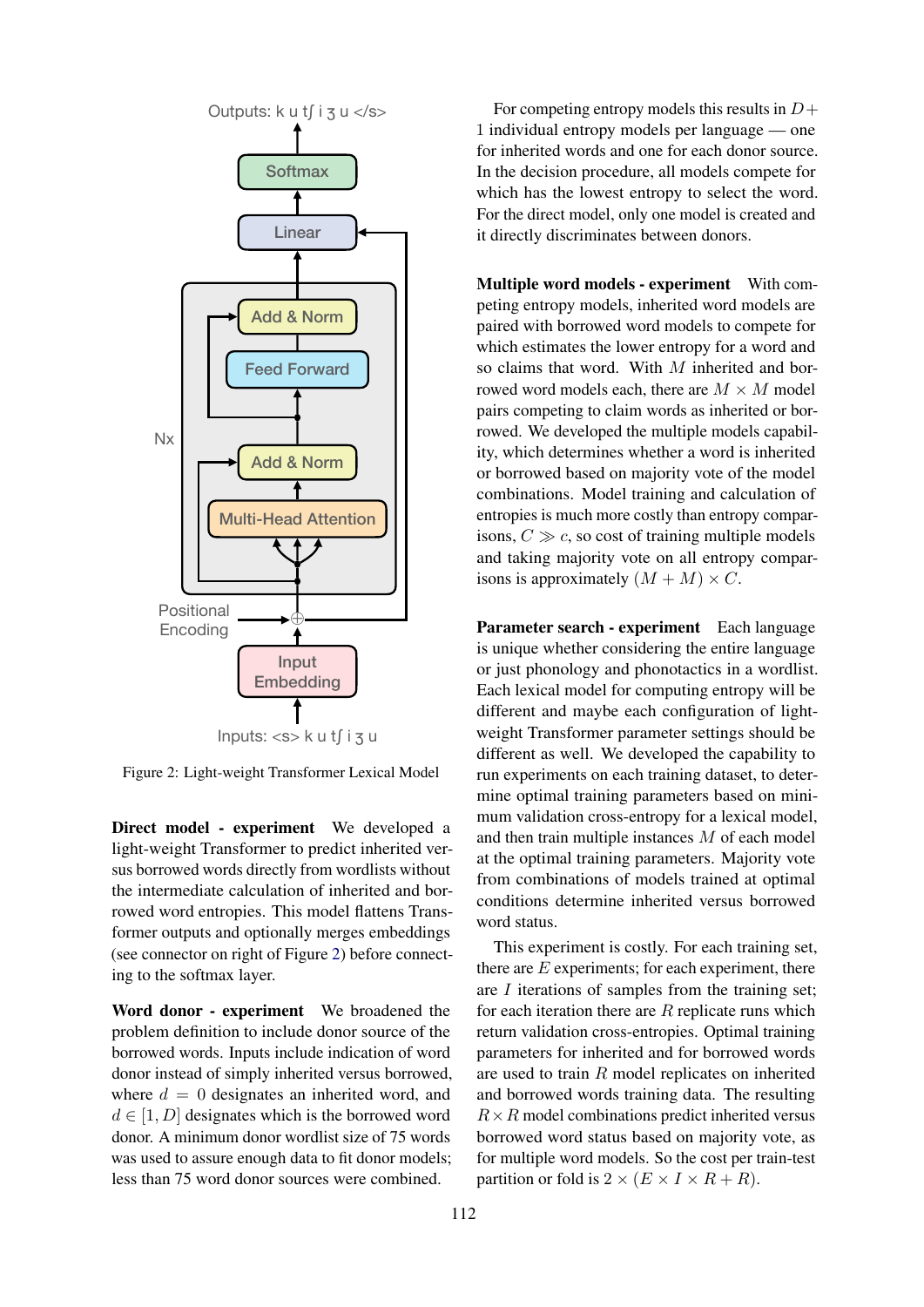Additional donor wordlist - experiment Lack of sufficient borrowed words for training was a detractor so we enhanced our data methods to permit an additional donor wordlist source. This was a limited experiment where we include a Spanish wordlist from IDS [\(Key and Comrie,](#page-8-17) [2015\)](#page-8-17), tran-scribe it to IPA ([§3.1\)](#page-2-2), and combine it with Spanish donor borrowed words for target languages where Spanish is the primary donor language: Imbabura Quechua, Mapudungun, Otomi, Q'eqchi', Wichí, Yaqui, and Zinacantán Tzotzil. We applied our enhanced data methods with both competing entropy and direct models for these seven languages.

### 3.2.2 Decision and Evaluation procedures

Test F1 score for the borrowed word category is the primary evaluation metric, with precision and recall reported as well. Total time duration of execution, combined training and testing, is a secondary measure.

Experiments ran 10-fold cross-validations over all 41 WOLD language tables except for the additional donor wordlist experiment which used just seven language tables. In the 10-fold crossvalidation, wordlists are partitioned into 10 different folds of 9/10 training and 1/10 testing data. Models train on training data, predict borrowing on testing data, and summarize detection results from testing as F1 score, precision and recall over all folds. Results are reported here as the average of F1 score, precision, and recall, plus the execution time, over cross-validations and language tables.

Experiments were run under Windows 10 on an Intel portable with 6 cores (12 logical) and 16 GB of memory. TensorFlow 2.4 was configured to use 8 parallel threads; other user tasks were curtailed.

### 4 Experiments

#### 4.1 Competing Entropies and Direct Models

Parameter settings specific to the recurrent model and constant parameter settings for the light-weight Transformer are shown in Table [2.](#page-4-0) Typical number of parameters per neural model are also reported. Results of the recurrent neural network competing entropies approach from [\(Miller et al.,](#page-8-3) [2020\)](#page-8-3) and our replication of that analysis are shown in Table [3.](#page-6-0) Note that Table [3](#page-6-0) also reports Transformer parameter values that vary over experiments.

F1 score measures are similar for original and replicate recurrent neural studies. Execution time for the recurrent model is 1 hr and 57 minutes.

<span id="page-4-0"></span>

| Recurrent        | <b>Transformer</b> |
|------------------|--------------------|
| GRU              | <b>LSTM</b>        |
|                  |                    |
| 32               | 32                 |
| 32               | 32                 |
| True             | True               |
| Decay            | Transformer        |
| 0.95             |                    |
| 0.001            |                    |
| 0.2              |                    |
| 0.2              |                    |
| $\approx 13,000$ | $\approx 10,000$   |
|                  |                    |

Table 2: Recurrent and Transformer Model Parameters

## Light-weight Transformer

Results for the light-weight Transformer with the competing entropies approach on inherited versus borrowed words are shown in Table [3.](#page-6-0) Trials at 50 and 80 training epochs are reported with learning rate and dropouts held constant. A split settings for inherited and borrowed models is also shown with inherited, 50, and borrowed, 80, epochs. F1 scores are 1 percentage point greater for the greater number of epochs. Performance of the light-weight Transformer is on par or minimally better than the recurrent neural model. Adoption of the lightweight Transformer model reduced execution time.

Inherited versus donor Since borrowed words can vary substantially by word donor, we speculated that fitting an entropy model on borrowed words by donor language could result in better fitting donor models with a commensurate improvement in overall borrowed word prediction. Results for this experiment at 50 and 80 training epochs, and the split 50, 80 epochs settings, are reported for the competing entropies approach in Table [3.](#page-6-0) Detection performance remains essentially unchanged or slightly reduced for donor models while execution time increased slightly.

## Direct neural model

The approach of competing entropy models, may be more complicated than necessary. All the data is available for a direct neural model to use in discriminating between inherited and borrowed words.

Results of our experiment with a light-weight Transformer model to directly discriminate between inherited and borrowed words are reported in Table [3.](#page-6-0) All trials used 120 training epochs and the same learning rate and dropout parameters. For the competing entropies approach, embeddings are merged with recurrent or light-weight Transformer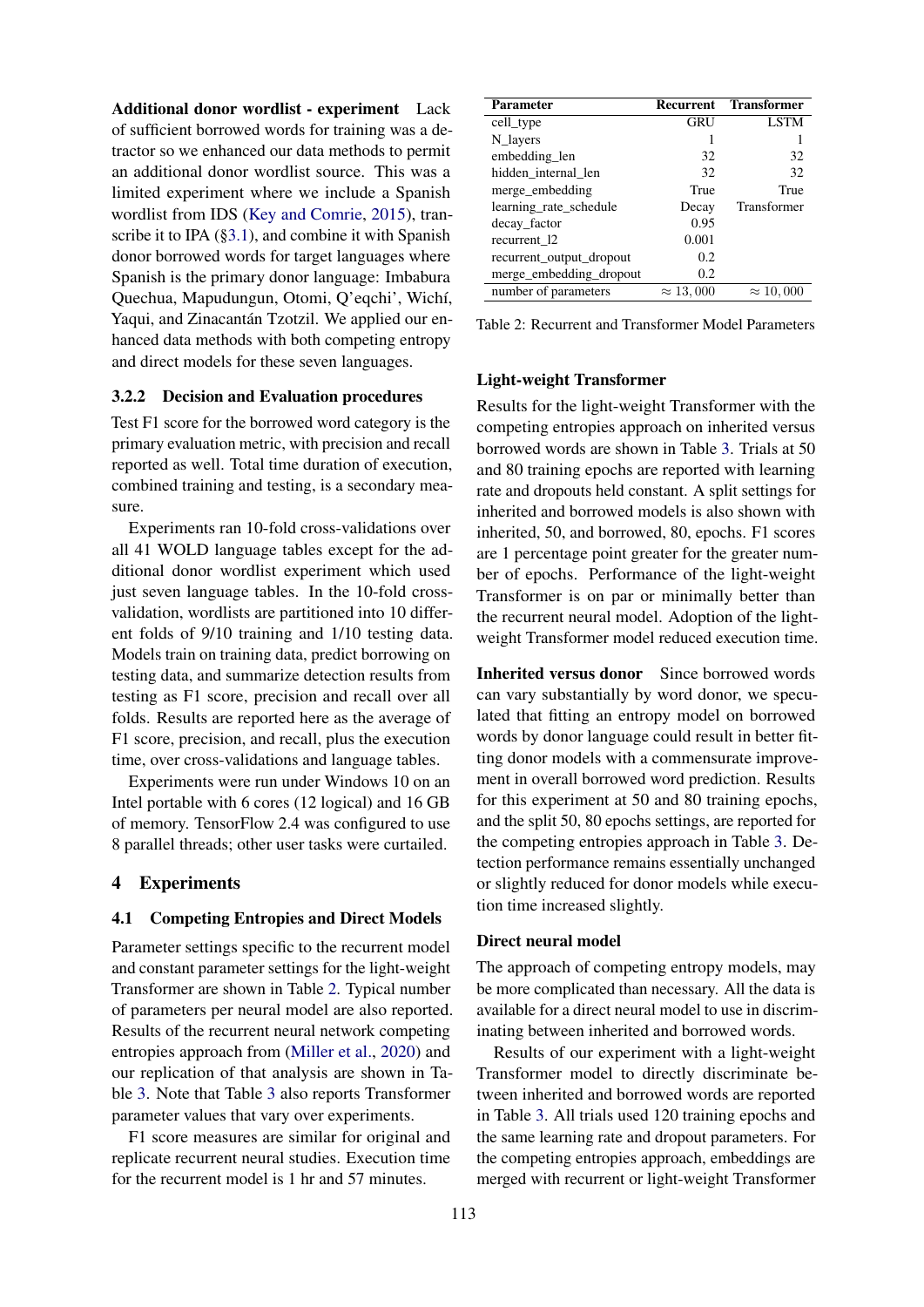output before calculating segment probabilities and word entropies. This improved model detection performance. We tested this explicitly with our flattened direct model with merge and no-merge of embeddings.

The direct model scores 5 percentage points lower F1 score than the competing entropies model and takes half again as much time to execute. There is no difference between merge and no-merge of embeddings with the Transformer output.

The direct model for inherited versus donor shows no difference in borrowing detection between inherited versus borrowed and inherited versus donor approaches. Execution times are similar between all experiments on the direct model, and are a litter longer than those for the competing entropies model when training for 80 epochs.

## 4.2 Multiple Models and Search

An advantage of the competing entropy models approach is that when there are several entropy models, they can be combined with any of their opposite inherited or borrowed word models. In particular, with three models each of inherited and word models, nine competing entropy model pairs can be formed to make borrowed word decisions.

Table [4](#page-6-1) reports results for two experiments on competing entropy models where three models each for inherited and borrowed were trained at the same set of conditions and then a majority vote taken over the nine model combinations for borrowed word decisions. The experiment with 80 training epochs, used different learning rates and embedding dropouts for inherited versus borrowed word models, while the experiment at 50 epochs used constant learning rates and dropouts. Detection results are on par with those reported previously for the single competing entropies approach (Table [3\)](#page-6-0). Execution times are increased by a little more than three times that for the single competing entropies approach.

Since the phonology, phonotactics, language culture and contact situation are different for each language, maybe different training parameters are required for each language wordlist. Table [4](#page-6-1) reports results of an experiment on competing entropy models where eight experiments on three parameters are performed. Per the experimental method in [§3.2.1](#page-2-3) one iteration with three replicates

<span id="page-5-0"></span><sup>1</sup> Precision and Recall, in error in the Original "Baseline recurrent" model, is corrected here.

each are performed for each randomly chosen experimental condition for each fold of the crossvalidation. Parameter settings were randomly sampled from the parameter ranges shown in Table [4.](#page-6-1) Resulting optimal parameter settings are used to perform three replicate trials on their corresponding inherited or borrowed word model. The nine combinations of inherited and borrowed models take a majority vote on borrowed word decisions.

Parameter search does no better than using multiple inherited and borrowed word models trained at fixed parameter settings, which does no better than a single pair of inherited and borrowed models trained at fixed settings. Execution times have exploded to about a day due to the quantity of model training for search models.

### 4.3 Added Spanish Donor Table

Several of the Latin American languages in WOLD (Imbabura Quechua, Mapudungun, Otomi, Q'qechi', Wichí, Yaqui, Zinacantán Tzotzil) have Spanish as the primary and only significant language donor. For each of these languages we added the Spanish wordlist in segmented IPA to the existing borrowed words of the training set, and then trained the models and evaluated test performance for these seven languages in a 10-fold cross-validation. This was a crude attempt to take advantage of data quantity with the hope that Spanish phonotactics would translate sufficiently into Spanish borrowed word phonotactics via our lightweight Transformer model.

Table [5](#page-7-0) shows detection results using this method. Also shown are the average of detection results over these same seven languages from the light-weight Transformer with competing entropies and direct approaches. We find at best a slight improvement in F1 score by using the Spanish language wordlist. Recall suffers and precision improves as a result of using the Spanish wordlist. Direct model results remain noncompetitive.

# 5 Discussion

The purpose of this study was to develop and improve tools for automatic or assisted identification of lexical borrowings in monolingual wordlists. We replicated the recurrent lexical model and competing entropies approach of [Miller et al.](#page-8-3) [\(2020\)](#page-8-3) for detecting borrowed words, producing similar detection results and capturing a baseline execution time.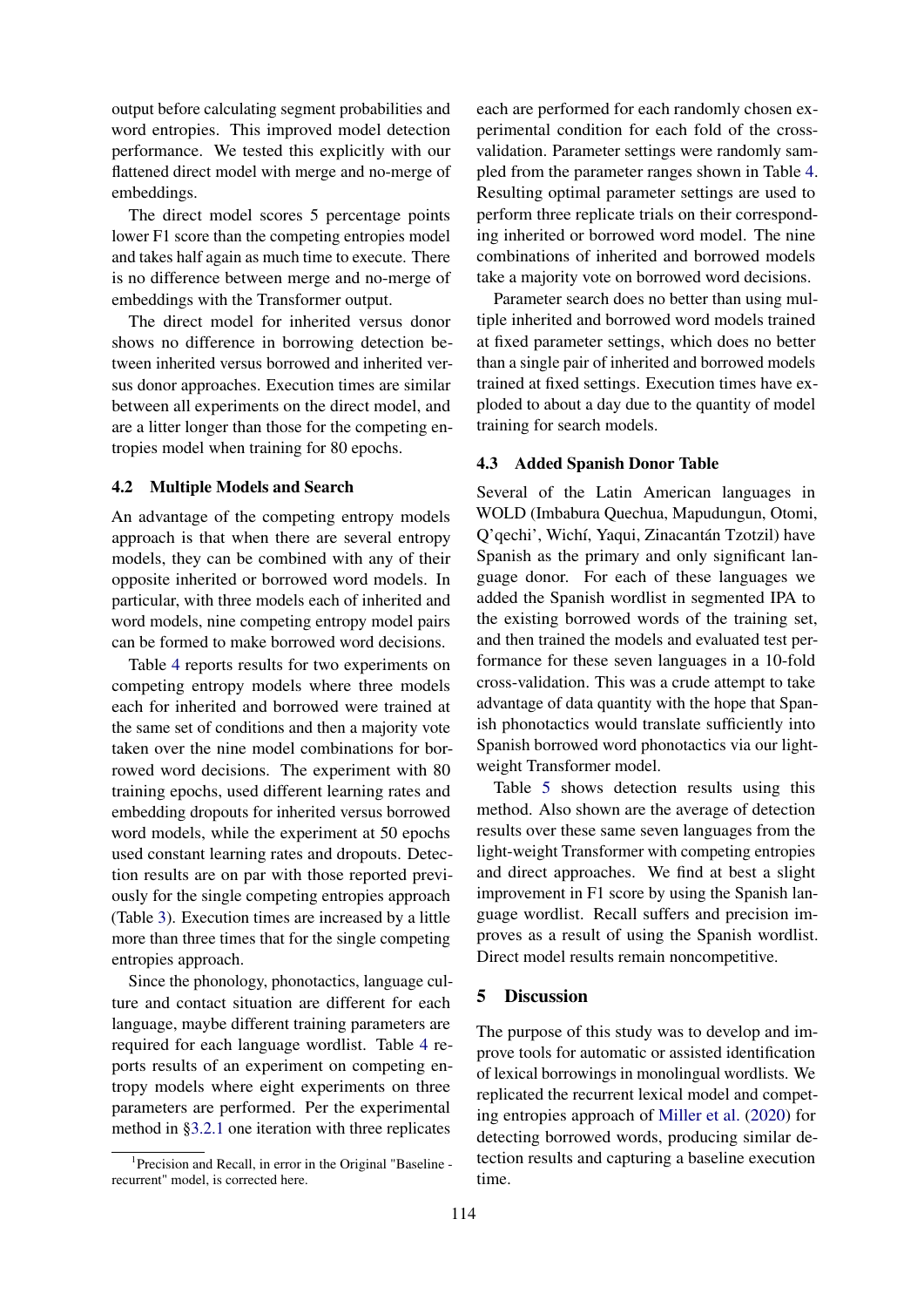<span id="page-6-0"></span>

| Experiment                               | Epochs | Learning    | Embed   | Attention | Transform | F1 score | Precision | Recall | Time   |
|------------------------------------------|--------|-------------|---------|-----------|-----------|----------|-----------|--------|--------|
|                                          |        | rate        | dropout | dropout   | dropout   |          |           |        | hr:min |
| <b>Baseline - recurrent</b>              |        |             |         |           |           |          |           |        |        |
| Original <sup>1</sup>                    | 45     | 0.01        |         |           |           | 0.603    | 0.546     | 0.697  |        |
| Replicated                               | 45     | 0.01        |         |           |           | 0.604    | 0.546     | 0.699  | 1:57   |
| <b>Competing entropies - Transformer</b> |        |             |         |           |           |          |           |        |        |
| Borrowed                                 | 50/80  | .0075/.0035 | 0.4/0.2 | 0.2       | 0.1       | 0.616    | 0.559     | 0.713  | 1:12   |
| Borrowed                                 | 50     | 0.0055      | 0.3     | 0.2       | 0.1       | 0.606    | 0.548     | 0.701  | 1:08   |
| Borrowed                                 | 80     | 0.0055      | 0.3     | 0.2       | 0.1       | 0.614    | 0.557     | 0.706  | 1:33   |
| Donor                                    | 50/80  | .0075/.0035 | 0.4/0.2 | 0.2       | 0.1       | 0.599    | 0.527     | 0.724  | 1:29   |
| Donor                                    | 50     | 0.0055      | 0.3     | 0.2       | 0.1       | 0.605    | 0.536     | 0.720  | 1:21   |
| Donor                                    | 80     | 0.0055      | 0.3     | 0.2       | 0.1       | 0.606    | 0.533     | 0.730  | 1:35   |
| Direct - Transformer - flattened         |        |             |         |           |           |          |           |        |        |
| Borrowed(nomerge)                        | 120    | 0.0025      | 0.3     | 0.3       | 0.3       | 0.559    | 0.480     | 0.726  | 1:49   |
| Borrowed(merge)                          | 120    | 0.0025      | 0.3     | 0.3       | 0.3       | 0.557    | 0.506     | 0.659  | 1:53   |
| Donor(nomerge)                           | 120    | 0.0025      | 0.3     | 0.3       | 0.3       | 0.544    | 0.447     | 0.766  | 1:47   |
| Donor(merge)                             | 120    | 0.0025      | 0.3     | 0.3       | 0.3       | 0.552    | 0.479     | 0.694  | 1:52   |

Table 3: Competing Entropies and Direct Model Experiments - 10 Fold Cross-validation

<span id="page-6-1"></span>

| Epochs           | Learning<br>rate               | dropout     | dropout | Embed Attention Transform<br>dropout |       | F1 score Precision | Recall | Time<br>d:hr:min |  |
|------------------|--------------------------------|-------------|---------|--------------------------------------|-------|--------------------|--------|------------------|--|
|                  | <b>Multiple entropy models</b> |             |         |                                      |       |                    |        |                  |  |
| 80               | .0075/.0035                    | 0.4/0.2     | 0.2     | 0.1                                  | 0.615 | 0.559              | 0.710  | 4:22             |  |
| 50               | 0.0055                         | 0.3         | 0.2     | 0.1                                  | 0.617 | 0.561              | 0.708  | 4:08             |  |
| Parameter search |                                |             |         |                                      |       |                    |        |                  |  |
| $50-100$         | .0025-.0075                    | $0.1 - 0.5$ | 0.2     | 0.1                                  | 0.621 | 0.563              | 0.715  | 23:53            |  |

Table 4: Parameter Search and Multiple Models Experiments - 10 Fold Cross-validation

We developed a light-weight Transformer model [\(Bahdanau et al.,](#page-8-14) [2015;](#page-8-14) [Vaswani et al.,](#page-8-4) [2017\)](#page-8-4) and observed that it performed minimally better than par versus the recurrent model in borrowed word detection, and was more responsive with reduced execution times. The light-weight Transformer offers a viable base for exploring different lexical borrowing detection approaches.

### 5.1 Competing Entropies and Direct Models

Our meta-level design and analysis, contrasts Transformer with recurrent model results, and forms a 2-factor design of: competing entropies versus direct approaches, and inherited and borrowed versus inherited and word donor approaches.

The light-weight Transformer with competing entropies approach performed five percentage points better than the light-weight Transformer with a direct approach. Competing entropies seems a useful approach to test for lexical borrowings, more so than fitting a larger but less meaningful direct neural model.

With inherited versus donor models, we tested whether modeling donors separately would result in better prediction performance, thinking that treating donors individually might give more coherent training and test subsets. Resulting performance was just on par with the corresponding borrowed word approach; no benefit was conveyed by modeling donors separately. This suggests that any benefit due to modeling more coherent language subsets is offset by the reduced sample size for such subsets. This result seems more likely a problem of insufficient data rather than a dismissal of the utility of modeling donors separately.

### 5.2 Multiple Models and Search

With multiple models and the competing entropies approach, we took the cross product of inherited with borrowed word models and used majority vote to indicate borrowed words. The multiple models approach conferred no advantage. Modeling inherited versus borrowed words seems sufficiently consistent that voting has nothing to add.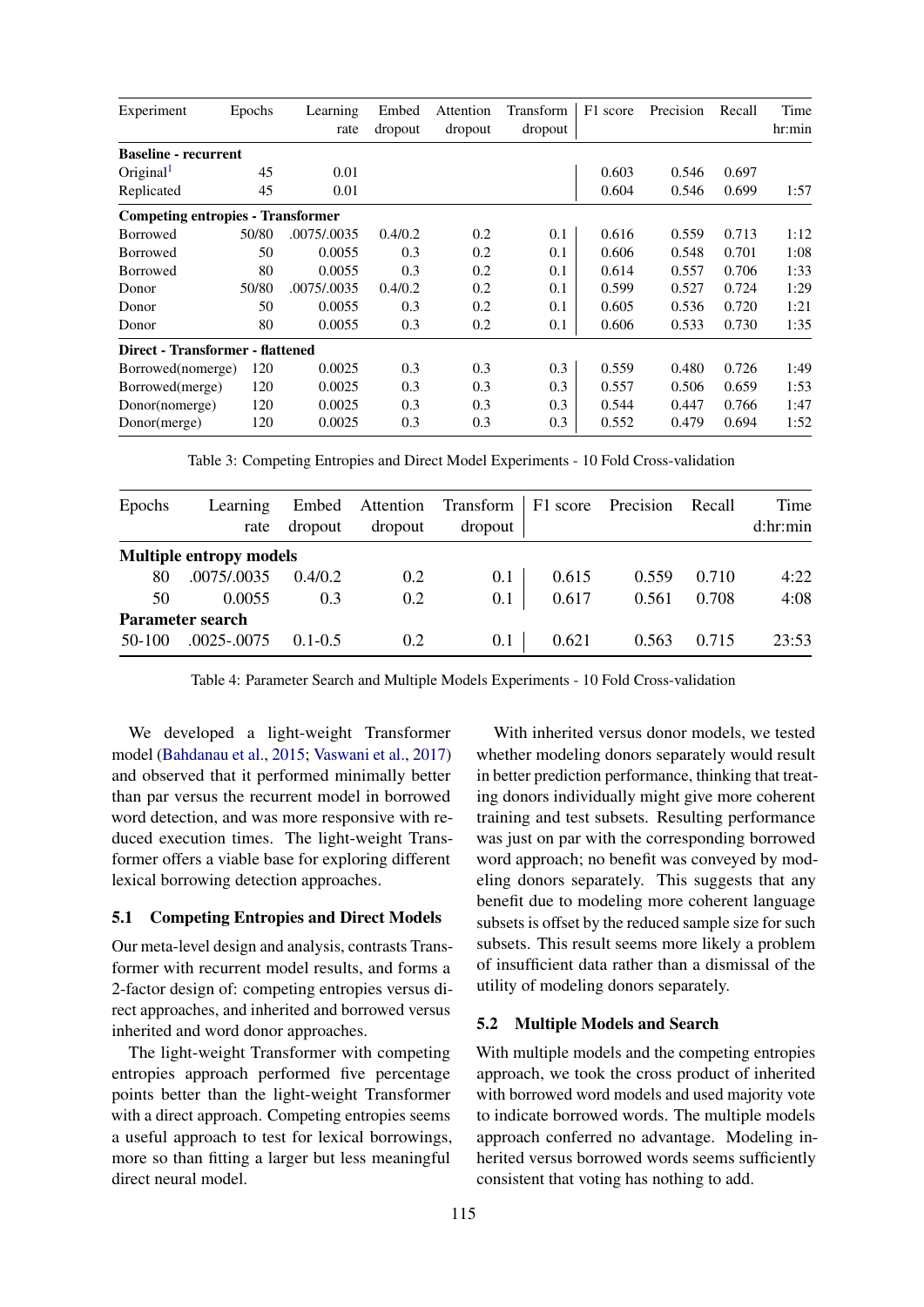<span id="page-7-0"></span>

| Experiment                                                        | <b>Epochs</b> | Learning<br>rate | Embed<br>dropout | Attention<br>dropout | Transform<br>dropout |       | F1 score Precision | Recall | Time<br>min |
|-------------------------------------------------------------------|---------------|------------------|------------------|----------------------|----------------------|-------|--------------------|--------|-------------|
| <b>Results for Languages with Additional Donor Language Table</b> |               |                  |                  |                      |                      |       |                    |        |             |
| <b>Entropies</b>                                                  | 100/150       | 0.0055           | 0.1              | 0.1                  | 0.1                  | 0.789 | 0.841              | 0.752  | 52          |
| Direct                                                            | 120           | 0.0035           | 0.3              | 0.3                  | 0.3                  | 0.735 | 0.743              | 0.742  | 41          |
| <b>Results for Languages without Donor Language Table</b>         |               |                  |                  |                      |                      |       |                    |        |             |
| Replicated Baseline - Recurrent                                   |               |                  |                  |                      |                      | 0.777 | 0.719              | 0.855  |             |
| Competing Entropies Borrowed - Transformer                        |               |                  |                  |                      |                      | 0.775 | 0.713              | 0.855  |             |
| Direct Borrowed - Transformer                                     |               |                  |                  |                      |                      | 0.704 | 0.632              | 0.830  |             |

Table 5: Additional Spanish Donor Language Table Experiments - 10 Fold Cross-validation - Over Languages: Imbabura Quechua, Mapudungun, Otomi, Q'qechi', Wichí, Yaqui, Zinacantán Tzotzil

Performing parameter search for training of inherited and borrowed word models, was ineffective and costly. Detection results were no better than for multiple models, and execution time over all 41 WOLD languages was about a day. The single competing entropies approach with light-weight Transformer gives almost as good detection results with just 1.5 hours execution time. Again modeling seems sufficiently consistent within the given parameter sampling ranges that no benefit is gained.

## 5.3 Added Spanish Donor Table

Lack of sufficient data is a major detractor in obtaining good model fits and reproducibility on test cases; this is especially true for highly parameterized models where the parameter counts equal or exceed the data counts. We added training data from a Spanish language wordlist as though they were borrowed words, fake borrowed words, for each of the seven WOLD language tables where Spanish is the primary donor language.

Transformer models learned from actual and fake borrowed words, and produced F1 scores slightly better than par versus the competing entropies approach without data augmentation. Recall decreased and precision increased. This indicates that the Transformer model learned the Spanish wordlist so well that it no longer detected borrowed words that were better adapted to the recipient language. Similarly the better learning prevented inherited words from being confused with Spanish borrowed words. This suggests that with a table of fake borrowed words that conforms more faithfully to word adaption to each language, we could see a meaningful improvement in detection of borrowed words. We observed an improvement for direct detection too, but still with poorer performance versus the competing entropies approach.

# 6 Conclusion

We constructed an effective and responsive lightweight Transformer model as a lexical language model for use in the competing entropies approach for detection of lexical borrowings. Detection performance was on par to minimally better than that using a recurrent neural network model; execution times were reduced. A direct detection model using a light-weight Transformer showed poorer detection of lexical borrowings than the competing entropy models approach. Entropy seems to capture important evidence about lexical items that our direct model does not.

Incorporation of language donor into detection models performed on par with the the corresponding borrowed word models. Lack of sufficient data detracts more from the model than within language coherence contributes. Majority vote over the cross product of inherited and borrowed word models, and parameter search via random experimental trial design, offer no benefit. This vouches for the relative consistency of model results for current parameter ranges and model architecture.

Addition of a donor language wordlist, as though borrowed words, reduced recall and increased precision. With better simulated borrowed words, rather than simple adoption of the donor wordlist, recall and precision should improve. This offers a promising avenue of investigation.

## Acknowledgments

We sincerely thank the reviewers for their helpful and detailed comments. The first author has received funding and encouragement from the Graduate School of the Pontificia Universidad Católica del Perú (PUCP) through the Huiracocha-2019 scholarship program.